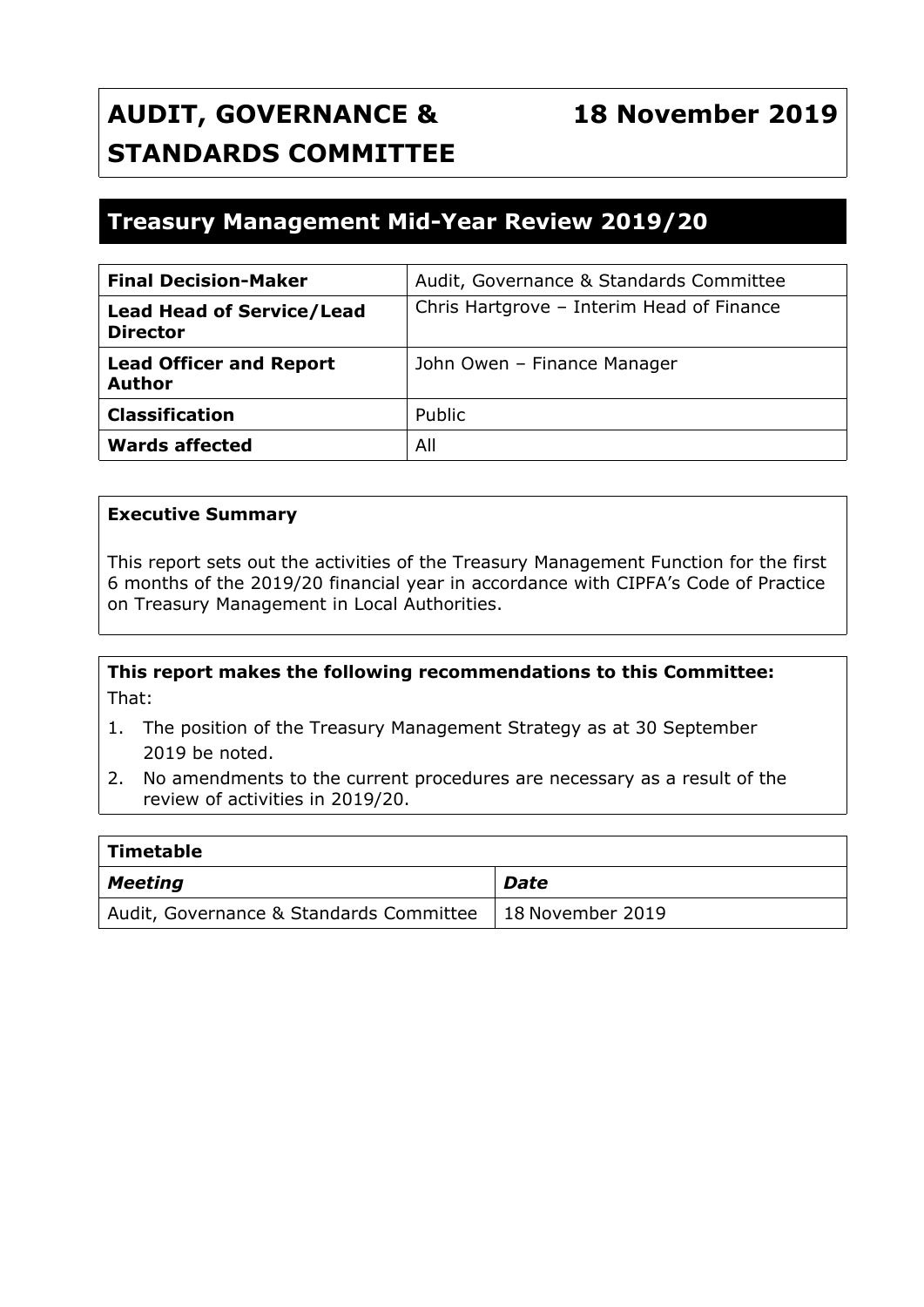# **Treasury Management Mid-Year Review 2019/20**

# **1. CROSS-CUTTING ISSUES AND IMPLICATIONS**

| <b>Issue</b>                                              | <b>Implications</b>                                                                                                                                                                                                   | Sign-off                                                 |  |  |
|-----------------------------------------------------------|-----------------------------------------------------------------------------------------------------------------------------------------------------------------------------------------------------------------------|----------------------------------------------------------|--|--|
| <b>Impact on</b><br><b>Corporate</b><br><b>Priorities</b> | The Treasury Management Function ensures the<br>safeguard of Council finances and the liquidity<br>of funds when liabilities become due to support<br>the strategic plan objectives.                                  | Interim Head<br>of Finance                               |  |  |
| <b>Cross</b><br><b>Cutting</b><br><b>Objectives</b>       | The report recommendations supports the<br>achievements of all the cross cutting objectives<br>as stated above.                                                                                                       | Interim Head<br>of Finance                               |  |  |
| <b>Risk</b><br><b>Management</b>                          | Covered in the risk section of this report.                                                                                                                                                                           | <b>Interim Head</b><br>of Finance                        |  |  |
| <b>Financial</b>                                          | This report relates to the financial activities of<br>the council in respect of treasury management<br>and specific financial implications are therefore<br>detailed within the body of the report.                   | Section 151<br>Officer &<br><b>Finance Team</b>          |  |  |
| <b>Staffing</b>                                           | None.                                                                                                                                                                                                                 | Interim Head<br>of Finance                               |  |  |
| Legal                                                     | The legal implications are detailed within the<br>body of the report which is compliant with<br>statutory and legal regulations such as the<br>CIPFA Code of Practice on Treasury<br>Management in Local Authorities. | Team Leader<br>(Corporate<br>Governance),<br><b>MKLS</b> |  |  |
| <b>Privacy and</b><br><b>Data</b><br><b>Protection</b>    | None                                                                                                                                                                                                                  | Policy and<br>Information<br>Team                        |  |  |
| <b>Equalities</b>                                         | The recommendations do not propose a change<br>in service therefore will not require an<br>equalities impact assessment                                                                                               | Equalities and<br>Corporate<br>Policy Officer            |  |  |
| <b>Public</b><br><b>Health</b>                            | We recognise that the recommendations will<br>not negatively impact on population health or<br>that of individuals.                                                                                                   | <b>Public Health</b><br>Officer                          |  |  |
| <b>Crime and</b><br><b>Disorder</b>                       | None                                                                                                                                                                                                                  | Interim Head<br>of Finance                               |  |  |
| <b>Procurement</b>                                        | None                                                                                                                                                                                                                  | Interim Head<br>of Finance<br>Section 151<br>Officer     |  |  |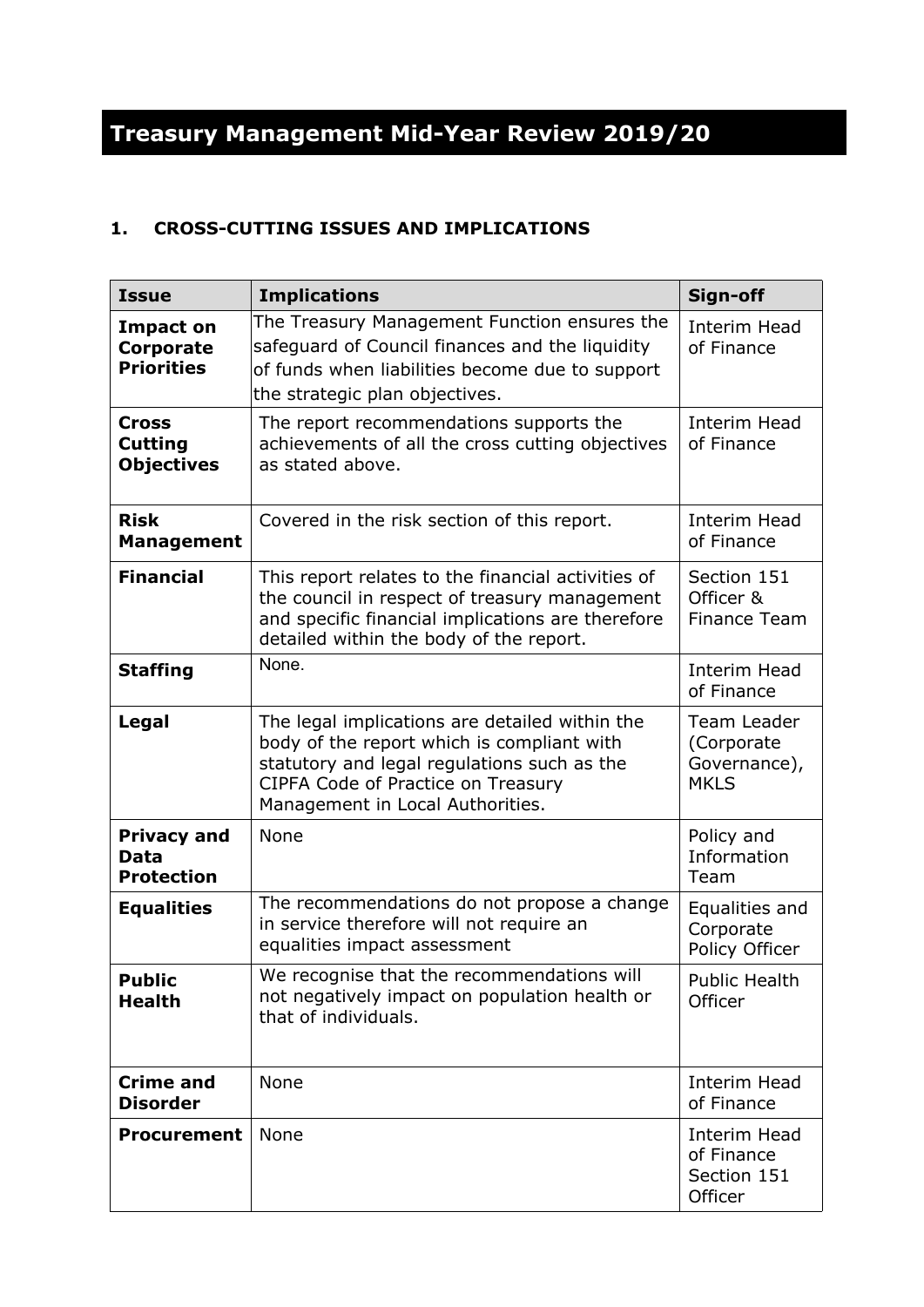# **2. INTRODUCTION AND BACKGROUND**

- 2.1 The Council has adopted the Chartered Institute of Public Finance and Accountancy's Treasury Management in the Public Services: Code of Practice (the CIPFA Code) which requires the Authority to approve treasury management semi-annual and annual reports.
- 2.2 The Authority's treasury management strategy for 2019/20 was approved at Council on 27<sup>th</sup> February 2019. The Authority has invested substantial sums of money and is therefore exposed to financial risks including the loss of invested funds and the revenue effect of changing interest rates. The successful identification, monitoring and control of risk is therefore central to the Authority's treasury management strategy.
- 2.3 This report has been written in accordance with the requirements of the Chartered Institute of Public Finance and Accountancy's (CIPFA) Code of Practice on Treasury Management (revised 2017).

The primary requirements of the Code are as follows:

- Creation and maintenance of a Treasury Management Policy Statement which sets out the policies and objectives of the Council's treasury management activities.
- Creation and maintenance of Treasury Management Practices which set out the manner in which the Council will seek to achieve those policies and objectives.
- Receipt by the full council of an annual Treasury Management Strategy Statement - including the Annual Investment Strategy and Minimum Revenue Provision Policy - for the year ahead, a Mid-year Review Report and an Annual Report, (stewardship report), covering activities during the previous year
- Delegation by the Council of responsibilities for implementing and monitoring treasury management policies and practices and for the execution and administration of treasury management decisions.
- Delegation by the Council of the role of scrutiny of treasury management strategy and policies to a specific named body. For this Council the delegated body is the Audit, Governance and Standards Committee.
- 2.4 This mid-year report has been prepared in compliance with CIPFA's Code of Practice on Treasury Management, and covers the following:
	- An economic update for the first part of the 2019/20 financial year;
	- A review of the Treasury Management Strategy Statement and Annual Investment Strategy;
	- A review of the Council's investment portfolio for 2019/20;
	- A review of the Council's borrowing strategy for 2019/20;
	- A review of compliance with Treasury and Prudential Limits for 2019/20.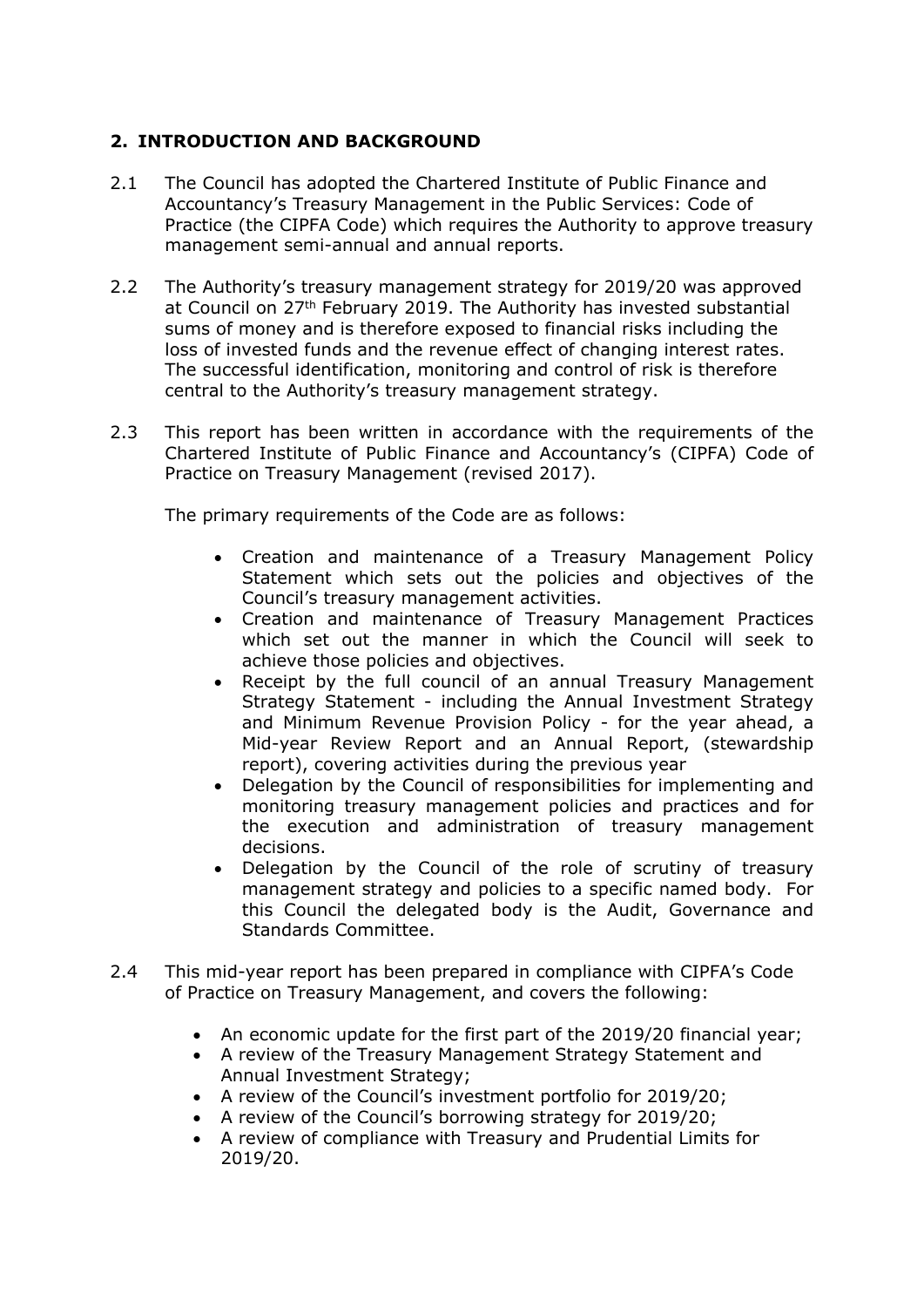# 2.5 Economics and interest rates

- 2.5.1 The first half of 2019/20 has seen UK economic growth fall as Brexit uncertainty took a toll. In its Inflation Report of 1 August, the Bank of England was notably downbeat about the outlook for both the UK and major world economies. The MPC meeting of 19 September reemphasised their concern about the downturn in world growth and also expressed concern that prolonged Brexit uncertainty would contribute to a build-up of spare capacity in the UK economy, especially in the context of a downturn in world growth. This mirrored investor concerns around the world which are now expecting a significant downturn or possibly even a recession in some major developed economies. It was therefore no surprise that the Monetary Policy Committee (MPC) left Bank Rate unchanged at 0.75% throughout 2019, so far, and is expected to hold off on changes until there is some clarity on what is going to happen over Brexit. However, it is also worth noting that the new Prime Minister is making some significant promises on various spending commitments and a relaxation in the austerity programme. This will provide some support to the economy and, conversely, take some pressure off the MPC to cut Bank Rate to support growth.
- 2.5.2 As for inflation itself, CPI has been hovering around the Bank of England's target of 2% during 2019, but fell to 1.7% in August. It is likely to remain close to 2% over the next two years and so it does not pose any immediate concern to the MPC at the current time. However, if there was a no deal Brexit, inflation could rise towards 4%, primarily as a result of imported inflation on the back of a weakening pound.
- 2.5.3 With regard to the labour market, despite the contraction in quarterly GDP growth of -0.2% quarter on quarter, (+1.3% year on year), in quarter 2, employment continued to rise, but at only a muted rate of 31,000 in the three months to July after having risen by no less than 115,000 in quarter 2 itself. Unemployment continued at a 44 year low of 3.8% on the Independent Labour Organisation measure in July and the participation rate of 76.1% achieved a new all-time high. Job vacancies fell for a seventh consecutive month after having previously hit record levels. However, with unemployment continuing to fall, this month by 11,000, employers will still be having difficulty filling job vacancies with suitable staff. It was therefore unsurprising that wage inflation picked up to a high point of 3.9% in June before easing back slightly to 3.8% in July, (3 month average regular pay, excluding bonuses). This meant that in real terms, (i.e. wage rates higher than CPI inflation), earnings grew by about 2.1%. As the UK economy is very much services sector driven, an increase in household spending power is likely to feed through into providing some support to the overall rate of economic growth in the coming months. The latest GDP statistics also included a revision of the savings ratio from 4.1% to 6.4% which provides reassurance that consumers' balance sheets are not over stretched and so will be able to support growth going forward. This would then mean that the MPC will need to consider carefully at what point to take action to raise Bank Rate if there is an agreed Brexit deal, as the recent pick-up in wage costs is consistent with a rise in core services inflation to more than 4% in 2020.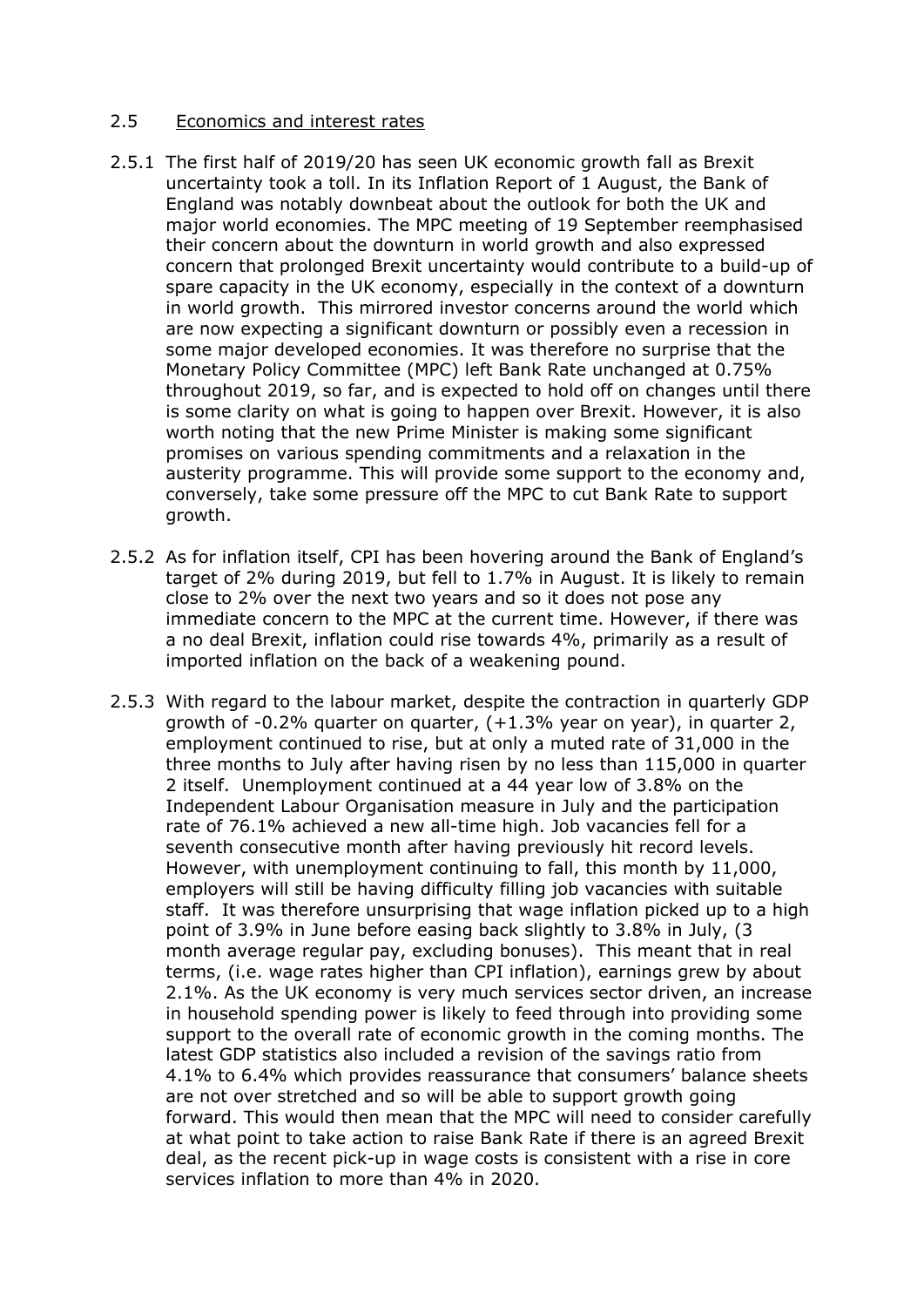2.5.4 The Council's treasury advisor, Link Asset Services, has provided the following forecast. This forecast includes the increase in margin over gilt yields of 100bps introduced on 9.10.19.

| Link Asset Services Interest Rate View |               |          |          |        |               |          |          |          |               |               |
|----------------------------------------|---------------|----------|----------|--------|---------------|----------|----------|----------|---------------|---------------|
|                                        | <b>Dec-19</b> | $Mar-20$ | $Jun-20$ | Sep-20 | <b>Dec-20</b> | $Mar-21$ | $Jun-21$ | $Sep-21$ | <b>Dec-21</b> | <b>Mar-22</b> |
| <b>Bank Rate View</b>                  | 0.75          | 0.75     | 0.75     | 0.75   | 1.00          | 1.00     | 1.00     | 1.00     | 1.00          | 1.25          |
| 3 Month LIBID                          | 0.70          | 0.70     | 0.70     | 0.80   | 0.90          | 1.00     | 1.00     | 1.00     | 1.10          | 1.20          |
| <b>6 Month LIBID</b>                   | 0.80          | 0.80     | 0.80     | 0.90   | 1.00          | 1.10     | 1.10     | 1.20     | 1.30          | 1.40          |
| 12 Month LIBID                         | 1.00          | 1.00     | 1.00     | 1.10   | 1.20          | 1.30     | 1.30     | 1.40     | 1.50          | 1.60          |
| <b>5yr PWLB Rate</b>                   | 2.30          | 2.50     | 2.60     | 2.70   | 2.70          | 2.80     | 2.90     | 3.00     | 3.00          | 3.10          |
| 10yr PWLB Rate                         | 2.60          | 2.80     | 2.90     | 3.00   | 3.00          | 3.10     | 3.20     | 3.30     | 3.30          | 3.40          |
| 25vr PWLB Rate                         | 3.30          | 3.40     | 3.50     | 3.60   | 3.70          | 3.70     | 3.80     | 3.90     | 4.00          | 4.00          |
| 50vr PWLB Rate                         | 3.20          | 3.30     | 3.40     | 3.50   | 3.60          | 3.60     | 3.70     | 3.80     | 3.90          | 3.90          |

- 2.5.5 The above forecasts have been based on an assumption that an agreed deal on Brexit is implemented. In the run-up to a General Election, this remains a key assumption and so forecasts may need to be materially reassessed in the light of events over the next few weeks and months.
- 2.5.6 It has been little surprise that the Monetary Policy Committee (MPC) has left Bank Rate unchanged at 0.75% so far in 2019. In its meeting on 1 August, the MPC became more dovish as it was more concerned about the outlook for both the global and domestic economies. That is shown in the policy statement, based on an assumption that there is an agreed deal on Brexit, where the suggestion that rates would need to rise at a "gradual pace and to a limited extent" is now also conditional on "some recovery in global growth". Brexit uncertainty has had a dampening effect on UK GDP growth in 2019, especially around mid-year. If there were a no deal Brexit, then it is likely that there will be a cut or cuts in Bank Rate to help support economic growth. The September MPC meeting sounded even more concern about world growth and the effect that prolonged Brexit uncertainty is likely to have on growth.
- 2.5.7 There has been much speculation recently that we are currently in a bond market bubble. However, given the context that there are heightened expectations that the US could be heading for a recession, and a general background of a downturn in world economic growth, together with inflation generally at low levels in most countries and expected to remain subdued, conditions are ripe for low bond yields.
- 2.6 Treasury Management Strategy Statement and Annual Investment Strategy Update
- 2.6.1 The Treasury Management Strategy Statement, (TMSS), for 2019/20 was approved by this Council on 28<sup>th</sup> February 2019. There are no policy changes to the TMSS; the details in this report update the position in the light of the updated economic position and budgetary changes already approved.
- 2.7 Investment Portfolio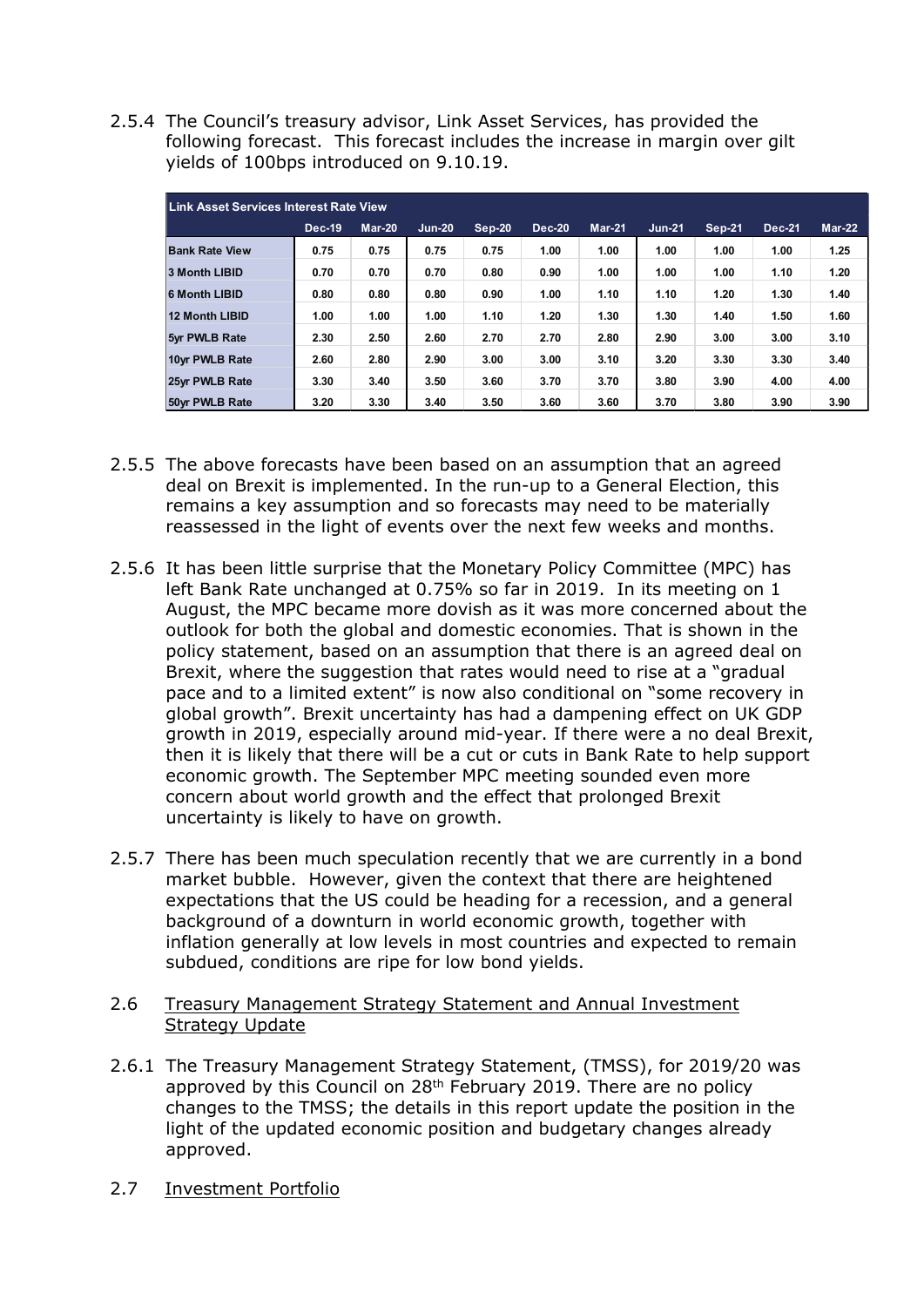- 2.7.1 The Council held £27.98m of investments as at 30<sup>th</sup> September 2019 (£15.0m at 31 March 2019) and the investment portfolio yield for the first 6 months of the year is 0.82%. The Council will aim to achieve optimum return on investments after having satisfied proper levels of security and liquidity. It was agreed to keep investments short term with highly credit rated financial institutions, using the creditworthiness list, information provided by the Council's investment advisors, Link Asset Services, along with information sharing from other local authorities and being mindful of market intelligence. A full list of investments can be found in **Appendix A**.
- 2.7.2 The Director of Finance and Business Improvement confirms that the approved limits within the Annual Investment Strategy were not breached during the first 6 months of 2019/20.
- 2.7.3 The Council's investment return as at 30<sup>th</sup> September 2019 is £106,000 against a budgeted amount for the year of £150,000. The performance for the year to date is in line with the budget.
- 2.7.4 The current investment counterparty criteria selection approved in the TMSS is meeting the requirement of the treasury management function.

#### 2.8 Prudential and Treasury Indicators

2.8.1 It is a statutory duty for the Council to determine and keep under review 'Affordable Borrowing Limits.' During the first six months of financial year 2019/20, the Council has operated within the prudential and treasury indicators set out in the Treasury Management Strategy Statement and in compliance with the Council's Treasury Management Practices. The prudential and treasury indicators can be found in **Appendix B**.

# 2.9 Borrowing

- 2.10 The Council's capital financing requirement (CFR) for 2019/20 is £52.6m. The CFR denotes the Council's underlying need to borrow for capital purposes. If the CFR is positive the Council may borrow from the PWLB or the market (external borrowing) or from internal balances on a temporary basis (internal borrowing). The balance of external and internal borrowing is generally driven by market conditions.
- 2.11 The Council has yet to enter into the borrowing market and funded all expenditure from its internal balances, due to the fact there has been no need to borrow as at 30th September 2019 and the cost of carry and credit risk would increase.
- 2.12 It is predicted that the Council will borrow before the end of the financial year. Given the recent increase in rates charged by the PWLB, the Council would investigate a range of possible sources of borrowing in terms of finance and risk.

# **3. AVAILABLE OPTIONS**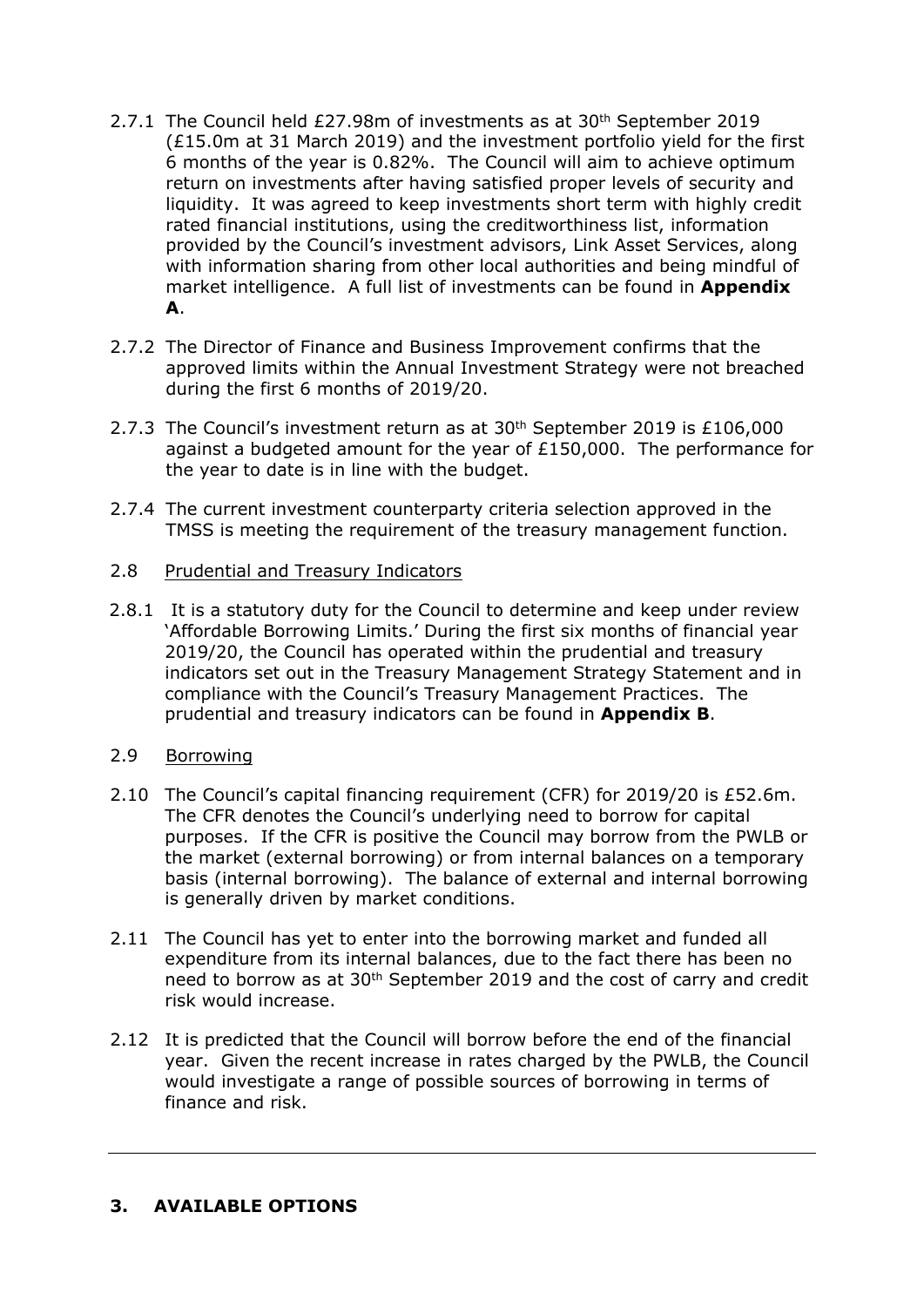- 3.1 The Audit, Governance and Standard Committee agrees that no amendments to the current procedures are necessary as a result of a review of activities of the first 6 months of 2019/20.
- 3.2 The Audit, Governance and Standard Committee proposes changes to the current procedures as a result of a review of activities with the first 6 months of 2019/20.

#### **4. PREFERRED OPTION AND REASONS FOR RECOMMENDATIONS**

4.1 The Audit, Governance and Standard Committee agrees that no amendments to the current procedures are necessary as a result of a review of activities of the first 6 months of 2019/20 as there are no justifications to make any changes.

# **5. RISK**

- 5.1 Detailed risk management policies are included within the Treasury Management Practices to which the Council adheres to. A brief description of these risks along with the Council's actions to mitigate these risks are as follows:
	- **Liquidity Risk** Liquidity risk is the risk that cash not be available when it is required. The Council has sufficient standby facilities to ensure that there is always sufficient liquidity to deal with unexpected occurrences. The Council also has an overdraft facility with Lloyds Bank of £500,000 plus the option of short term borrowing.
	- **Interest Rate Risk** Interest rate risk is the risk that unexpected changes in interest rates expose the Council to greater costs or a shortfall in income than have been budgeted for. The Council will seek to minimise this risk by seeking expert advice on forecasts of interest rates from treasury management consultants and agreeing with them its strategy for the coming year for the investment and debt portfolios. It will also determine appropriate limits and trigger points which are set out in the annual Treasury Management Strategy Statement .
	- **Exchange Rate Risk** Exchange rate risk is the risk that unexpected changes in exchange rates expose the Council to greater costs or a shortfall in income than have been budgeted for. The Council has a minimal exposure to exchange rate risk as it has no powers to enter into loans or investments in foreign currency for treasury management purposes.
	- **Inflation Risk** Inflation risk is the risk that unexpected changes in inflation expose the Council to greater costs or a shortfall in income than have been budgeted for. Inflation both current and projected will form part of the debt and investment decision-making criteria both within the strategy and operational considerations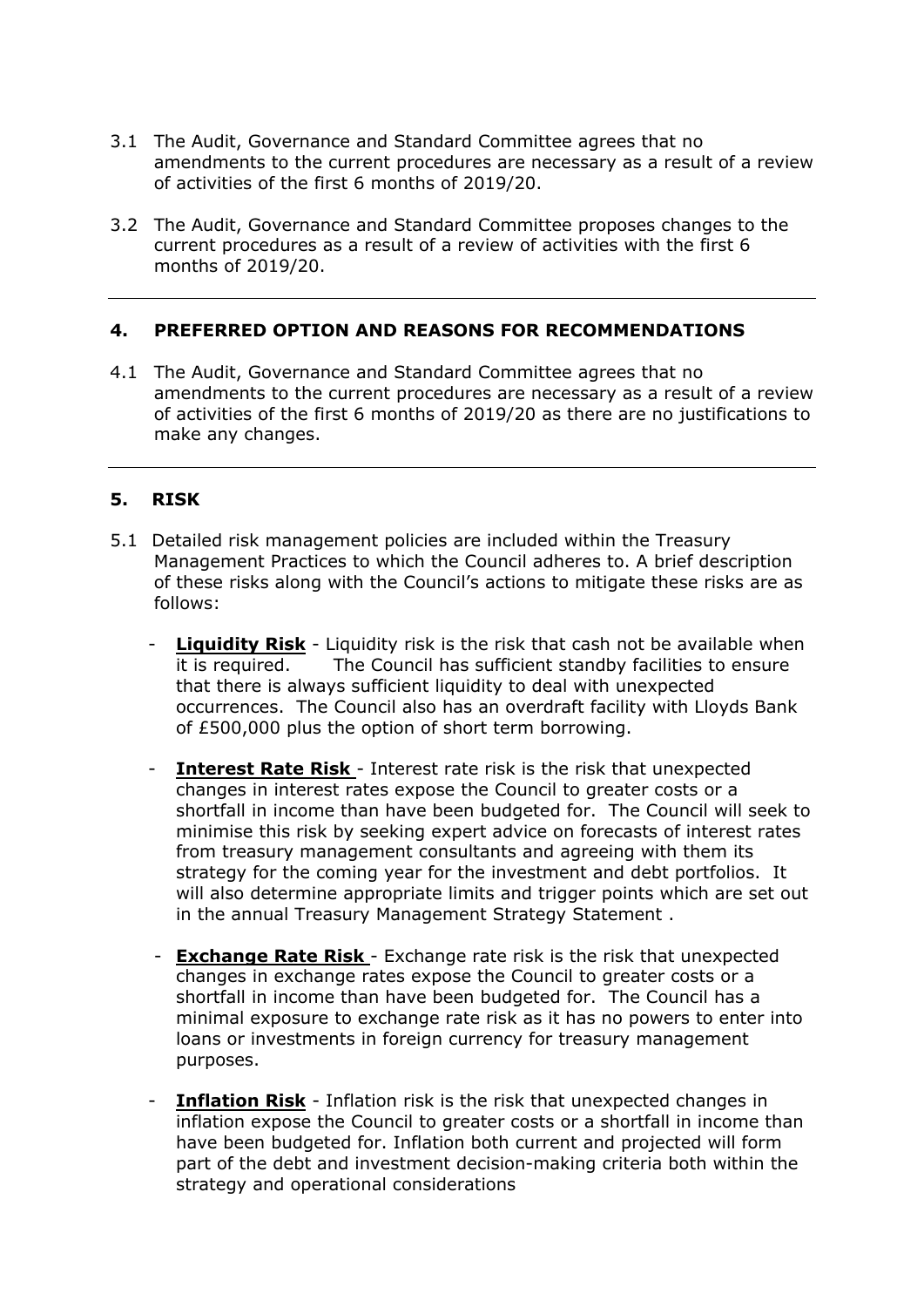- **Credit and Counterparty Risk** Credit and counter-party risk is the risk of failure by a third party to meet its contractual obligations under an investment, loan or other commitment, especially one due to deterioration in its creditworthiness, which causes the Council an unexpected burden on its capital or revenue resources. Treasury management staff will add or delete counterparties to/from the approved counterparty list in line with the policy on criteria for selection of counterparties. Due to volatility of the financial market, Treasury Management staff will use information from various sources, eg brokers, Treasury Management Consultants and other local Authority experience to determine the credit worthiness of an institution and to decide if funds are at risk and agree best course of action with Director of Finance & Business Improvement.
- **Refinancing Risk** Refinancing risk is the risk that when loans or other forms of capital financing mature, that they cannot be refinanced where necessary on terms that reflect the assumptions made in formulating revenue and capital budgets. The Council is currently debt-free, however it will soon be looking to borrow to fund its capital programme in the coming years. In considering the affordability of its capital plans, the Council will consider all the resources currently available/estimated for the future together with the totality of its capital plans, revenue income and revenue expenditure forecasts for the forthcoming year and the two following years and the impact these will have on council tax. It will also take into account affordability in the longer term beyond this three year period.
- **Legal and Regulatory Risk** Legal and regulatory risk is the risk that either the Council, or a third party which it is dealing with in its treasury management activities, acts outside of its legal powers or regulatory requirements and as a result the Council incurs loss. The treasury management activities of the Council shall comply fully with legal statute, guidance, Codes of Practice and the regulations of the Council. The Authority will provide written evidence of its powers and authorities to any counterparty that requests us to do so. Counterparties will also provide their details to the Authority as a matter of course.
- **Fraud, Error and Corruption Risk** Fraud, error and corruption risk is the risk that the Council may fail to employ adequate systems, procedures and other arrangements which identify and prevent losses through such occurrences. The Council will seek to ensure an adequate division of responsibilities and maintenance at all times of an adequate level of internal checks which minimises such risks along with maintaining records of all treasury management transactions so that there is a full audit trail and evidence of the appropriate checks being carried out. Delegated members of staff have the responsibility for the treasury management function for the Council and the Director of Finance & Business Improvement authorises who these are. The Council also has a Fidelity Guarantee insurance policy with Zurich Insurance which covers against loss of cash through fraud or dishonesty of employees.